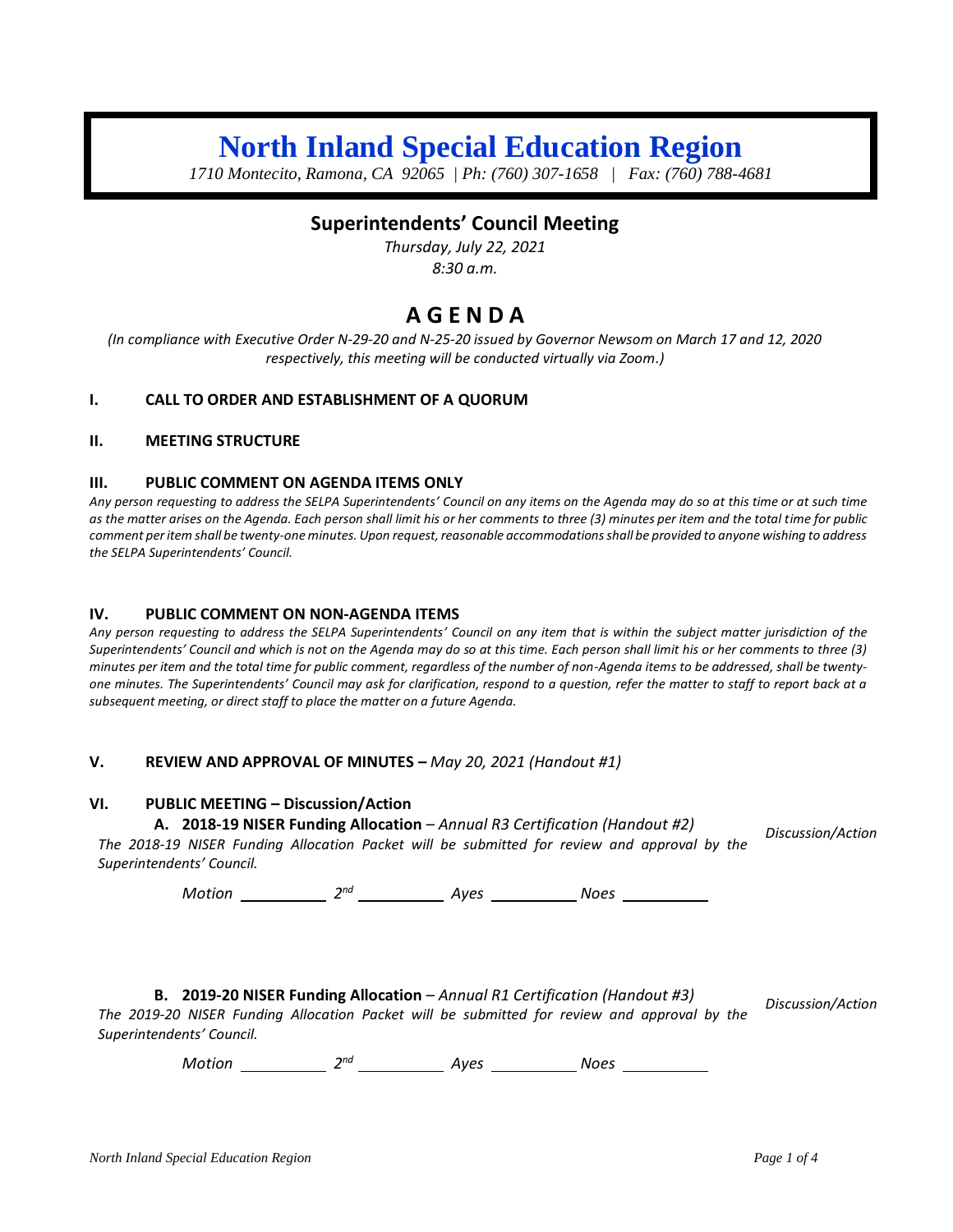**C. 2020-21 NISER Funding Allocation** – *P2 Certification (Handout #4) The 2020-21 NISER Funding Allocation Packet will be submitted for review and approval by the Superintendents' Council. Discussion/Action Motion* 2<sup>nd</sup> 2<sup>nd</sup> Ayes 2008 Noes **D. 2021-22 NISER Funding Allocation** – Projected *P2 (Handout #5) The 2021-22 NISER Funding Allocation Packet will be submitted for review and approval by the Superintendents' Council. Discussion/Action Motion* 2<sup>nd</sup> 2<sup>nd</sup> Ayes 2008 Noes **E. Base Proration Factor History** *(Handout #6) A Review of the updated data for the Base Proration Factor. Discussion* **F. High Cost Pool Claims** *(Handout #7) The 2021-22 NISER Funding Allocation Packet will be submitted to review options for moving forward with approval by the Superintendents' Council. Discussion/Action Motion* 2<sup>nd</sup> 2<sup>nd</sup> Ayes 2008 Noes **G. 2020-21 3315 Grant Allocation Re-distribution - Spencer Valley** *Spencer Valley has notified the SELPA they are not able to expense their 3315 Grant funds and want to return to the SELPA for re-distribution. Discussion/Action Motion* 2<sup>nd</sup> 2<sup>nd</sup> Ayes 2008 Noes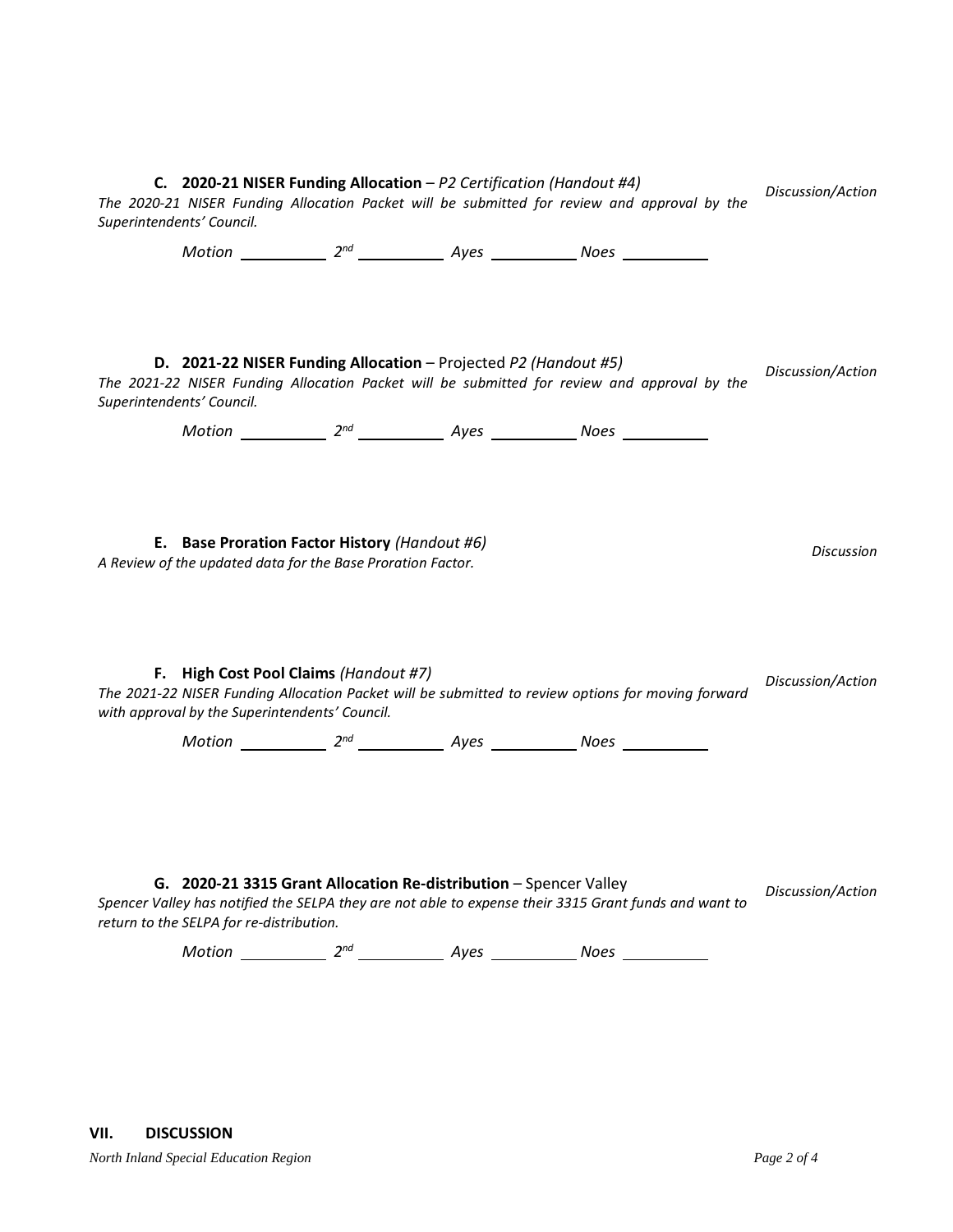**A. AB/SB 130 – Education finance: education omnibus budget trailer bill** *(Handout #8) Discuss bill implications in special education. Focusing on Section 160, 161 and independent study requirements.*  Assembly: Full bill language is available at:

[https://leginfo.legislature.ca.gov/faces/billNavClient.xhtml?bill\\_id=202120220AB130](https://leginfo.legislature.ca.gov/faces/billNavClient.xhtml?bill_id=202120220AB130) Senate: Full bill language is available at:

[https://leginfo.legislature.ca.gov/faces/billNavClient.xhtml?bill\\_id=202120220SB130](https://leginfo.legislature.ca.gov/faces/billNavClient.xhtml?bill_id=202120220SB130)

## **B. AB 104 – Retention** *(Handout #9)*

AB 104 (new Education Code §48071) requires school agencies to permit parents of eligible students to request retention in *the student's 2020-2021 grade for the 2021-2022 school year. Discuss impact of students with disabilities.*  Full bill language is available at:

[https://leginfo.legislature.ca.gov/faces/billNavClient.xhtml?bill\\_id=202120220AB104](https://leginfo.legislature.ca.gov/faces/billNavClient.xhtml?bill_id=202120220AB104)

## **C. SB 237 – Dyslexia** *(Handout #10)*

*Discuss the bill which addresses dyslexia screenings in early grades as a mandate. Share information regarding support/opposition.*

Full bill language is available at:

[https://leginfo.legislature.ca.gov/faces/billNavClient.xhtml?bill\\_id=202120220SB237](https://leginfo.legislature.ca.gov/faces/billNavClient.xhtml?bill_id=202120220SB237)

**D. Special Education Governance and Accountability (SEGA) Study** *(Handout #11 and Handout #12) The SEGA Study, authorized by Senate Bill (SB) 74, the Budget Act of 2020, will examine the state's current governance and accountability structures for students with disabilities and provide recommendations regarding improvements. Share overview and draft recommendations from WestEd.*

## **E. Special Education Year-End Fiscal Items**

*Discuss year-end reporting activities and due dates.* 

- **1) Maintenance of Effort** *– Due to Kay Pugh by September 13th*
	- i. Exemption Worksheet *(Handout #13)*
	- ii. Subsequent Year Tracking Form
	- iii. Job Aide *(Handout #14)*
	- iv. Proofing Document *(Handout #15)*
	- v. PCRA Refresher
- **2) Table 8 –** *To be completed by Kay Pugh*
- **3) Excess Cost Calculation** *– (Handout #16-#16a) Due to SELPA (Kris Knudsen) by September 13 th*

## **F. 2021-22 Intra/InterSELPA Transfer Form** *(Handout #17 – #20)*